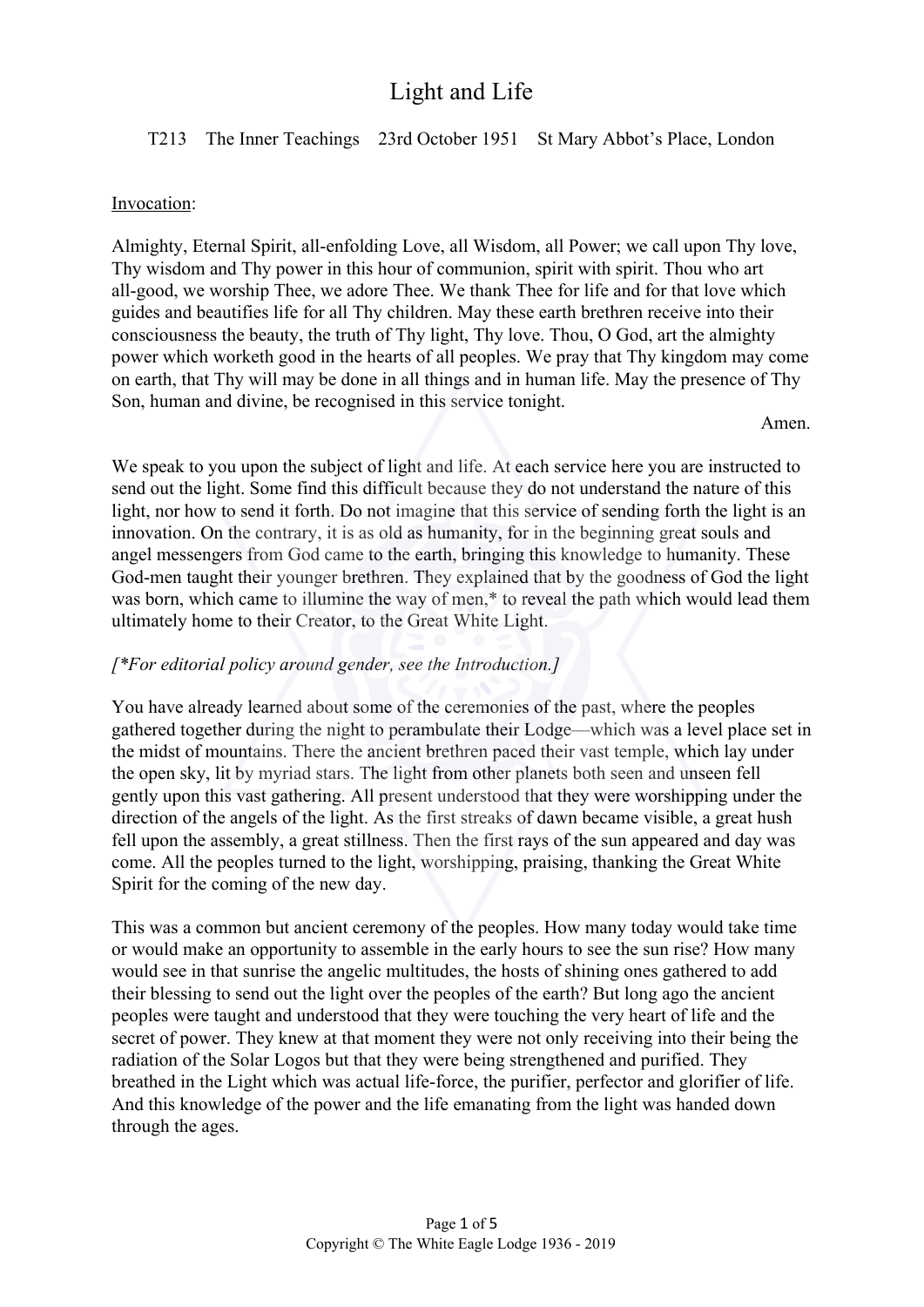### T213 The Inner Teachings 23rd October 1951 St Mary Abbot's Place, London

The ancient people inhabited bodies which were different from man's body of today. Perhaps your mental age would consider them primitive. Nevertheless, they were of a finer vibration than the present physical body in the sense that they were more attuned to the forces of nature, the great Mother-God. Also they were more attuned to the spiritual forces behind matter. These simple people, because of their simplicity, were more open to what we call the light.

What does it mean to say that man has the light within him? How does a man who is said to be quickened by the light behave? He behaves as a son of God. According to his understanding he is true to God. The First Principle of life or light means truth. He who has the light within him is true. He is a true man. He must be true because he sees with clear vision. His vision is not distorted, not veiled. He sees truth. Immediately he goes straight for truth. He has gained understanding of truth.

By this we see that light must be truth. Throughout the ages God, it is said, has never left man without a witness. God has sent to mankind through the ages his messengers of truth. So we may find in all races, however primitive, even up to the present time, this doctrine, this teaching concerning the light. We see in men of the Hyperborean ages, or in those who dwelt in the Andes, in Polynesia, in Egypt and in the Far East, and indeed right up to the Christian era this one symbol. The Egyptian temples of Osiris and of Isis were concerned with the light. 'Let the light shine!' was the command given by the High Priest in Egypt. 'Let the fire be lighted!' was the invocation of the High Priest in the Andes. In Atlantis we find the same invocation, 'Let the Light shine!' as the priest of the great Sun Temple opened worship in the temple.

In the temples of Greece the same command was given. Here we find the temple maidens, known as vestal virgins, entrusted with the task of watching the little flame, the light burning upon the altar before the shrines of ancient Greece. They dared not let the light go out, for the penalty was death. Later on we come to the advent of him who is known to be the world saviour—Jesus Christ—Jesus the man, Christ the Solar Logos whose light shone through the man Jesus. He again repeated the ancient wisdom in the words, 'I am the light of the world.'

In the first chapter of St John you are told, 'The light shineth in the darkness and the darkness comprehendeth it not.' Few people stop to meditate and contemplate the beauty contained in this saying. They do not know what Jesus meant. In the beginning of the world God said, 'Let there be light!' and out of the darkness the light shone. The destiny of man, as you all know, is to attain full comprehension and being with the eternal light.

When you dispose of an outworn garment, such as a body of flesh by fire, this means a changing of its atoms, a releasing of the light imprisoned in its darkness. Indeed, what you call death is truly an initiation of either lesser or greater degree, and the culmination comes when the outer garment is committed to the fire and the great light breaks upon the soul. O children of earth, do not, we beg you, do not regard the ceremony, the initiation of death, the passing from the body into immortal life as something to be dreaded! At the right time—and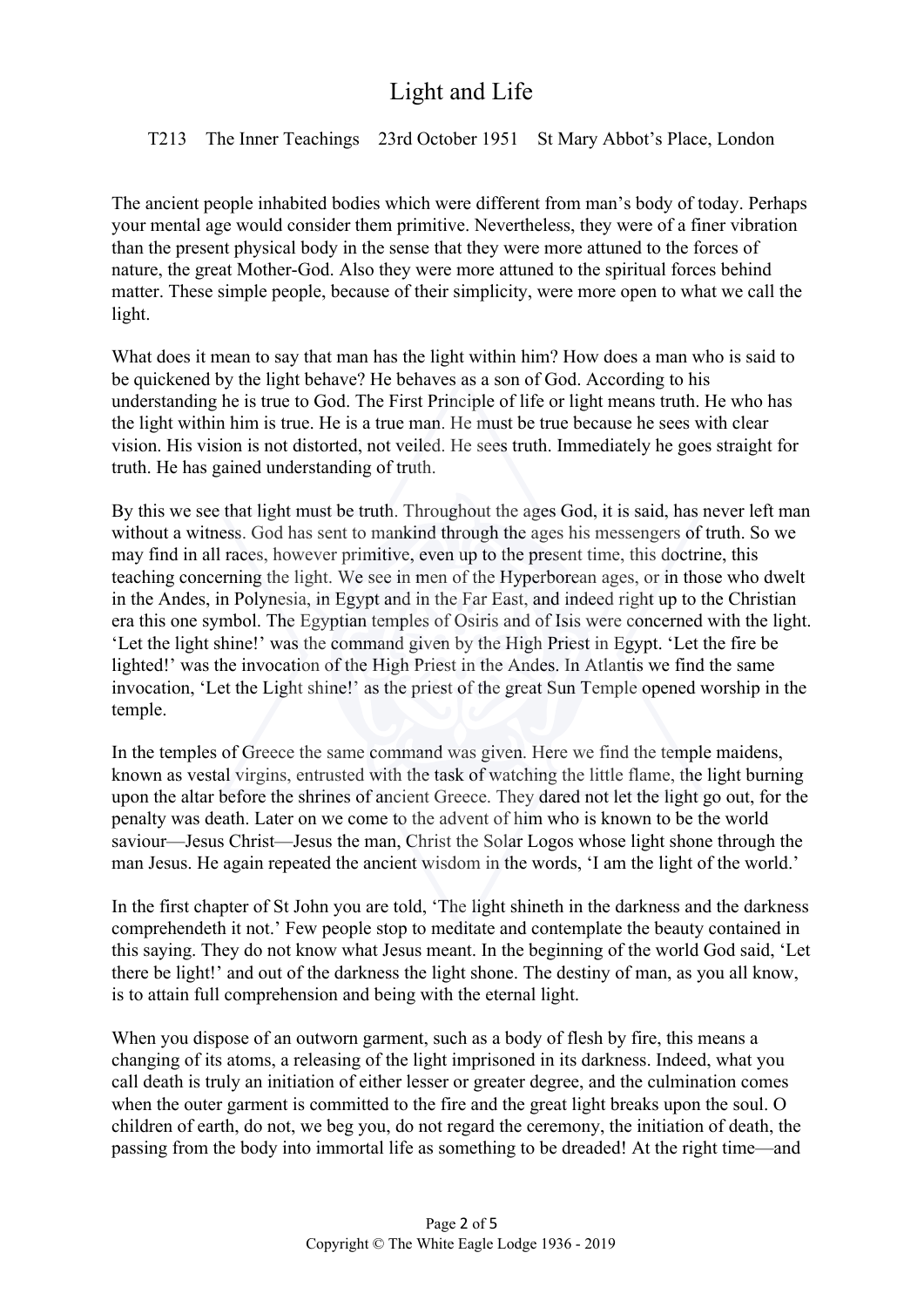T213 The Inner Teachings 23rd October 1951 St Mary Abbot's Place, London

according to the law of God when that time comes—the soul goes forth, not to lose its identity but to gain greater consciousness of God and of the eternal light.

Every time the command rings forth on the inner planes, 'Let the light shine!' there is a burst of light. The whole environment is illumined by a spiritual power.

So when once a person understands the nature of this light, when he understands how to receive the radiation of the Solar Logos, the Christ-consciousness within him is stimulated. A person need not be intellectual or clever in order to respond. It requires a very simple, loving individual—that is all. It means that in the degree a human soul endeavours to love, no matter whether it loves another human soul, or whether it loves life, beauty, loves doing good and helping its fellows—whatever form love takes, whether it be love of each day, love of the weather, of flowers, love of everything which comes, or else interest in all the minor things of every day—that emotion, that sincere, true love expressed as goodwill and kindness, is drawing to this soul the radiation of the Solar Logos, the spiritual Sun which animates the physical sun. In this manner the soul becomes quickened by radiation from the Christ. The Christ-consciousness within is stimulated by the blessing that flows into his heart from Christ. This means that the soul who loves fills with light.

For a moment contemplate the face, the appearance, the whole nature of Jesus the Christ. We do not say that there have not been other masters and world teachers who have received in great measure the light of Christ. We hold before your vision the great saviour of Christendom, Jesus Christ. We see in him the divinity of God, the purity and the beauty of the Christ spirit. We see in Jesus the full glory of the Christ love, and the Christ love is light.

For a moment conceive, try to imagine heaven. Create your own idea of what heaven would be like. Some of you may have no idea, so are content to leave it. If you will turn within and contemplate, you will be bound to see or imagine a state of life which is lit by a golden light. You will see in that heavenly state beings, angelic or perhaps human. They will all look to you to be lighted from within. They will radiate light. Why is your heaven suffused with light? What is it that even spirit people who come back in their celestial state appear to the saints who see them as beings of light and glory? Read your Bible. Read the story of the visitation of angels to the prophets and the saints. Even Saint Paul was smitten by a great light and was completely changed. The light within him was released by the rays from heaven. Angels appeared to Peter. They came clothed in great light. Other prophets were sometimes dazzled by the light of the angels. Jesus once took his disciples up into the hilltop. He drew away from them and prayed to his Father God. Then the light shone around him and on either side the two radiant beings appeared. The disciples saw the three in a blaze of heavenly glory.

Do you believe these stories? They were told by honest and true men. These things happened yesterday. They are still happening today, and will always happen, because behind all physical form is this spiritual life which is light. Life is light, and the light is life. For man to have the light within he must love. Look at anyone you know who loves. However small the degree, the love shines through the flesh. You can see the radiation of love on any face. Look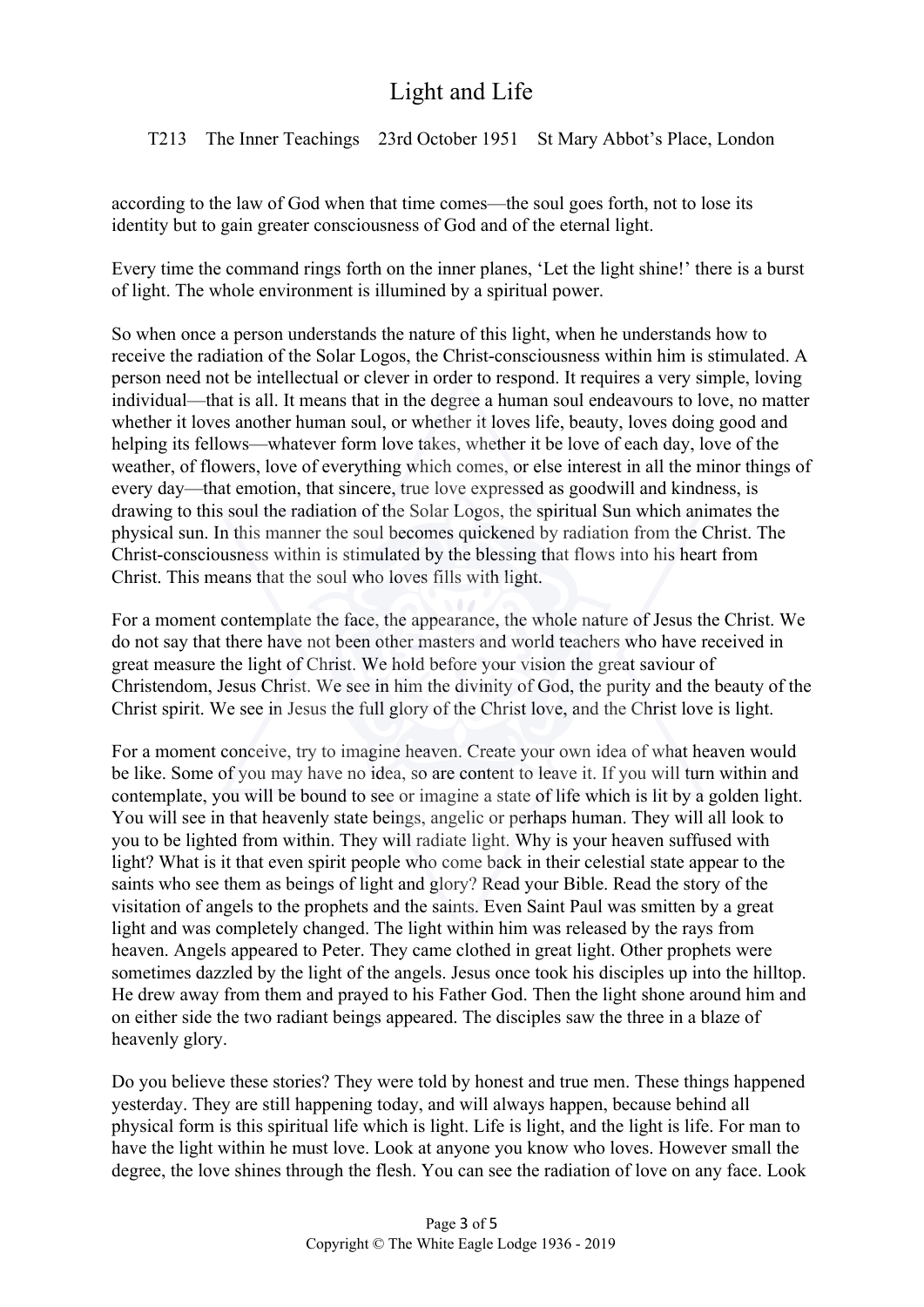T213 The Inner Teachings 23rd October 1951 St Mary Abbot's Place, London

for it. When someone does not love, he is full of self-pity and shuts down the shutters of his soul. Then he looks dark. The light is subdued, is covered up. Let the light shine! Send forth the light! In other words, go about your business with a loving attitude towards everything, and you will be sending out the light. The light will be shining.

Finally, we would add that the life-force coursing through your veins is the secret of perfect health. Yes, lack of light means lack of certain elements in the bloodstream. This will cause the break-up (or breakdown rather) of the physical body. Jesus knew this secret. He had gained knowledge of how to command the light, to receive the radiation of the Sun of God. He did not need to touch the body of a sick person to send light into that body. He had overcome the limitations of time and space. Remember the miracle of the man who came to Jesus begging that his servant might be healed. Jesus said, 'He is healed already.' He did not have to go to the bedside of the sick man. Through the Christ consciousness within, Jesus expanded his aura and so reached the sick man and infused him with the vibrations of light. He took light into darkness.

You know, light exists even in the substance of the earth. You think of the earth as dead matter, but in the matter of the earth there is light. Scientists have discovered the existence of radium, of unsuspected powerful rays of light which rightly used can give healing.

Light is the life of God. It brings life to the physical body, eternal life to the soul. So the object of man's life is to discover this secret, to use this secret to become a true and perfect light of God, a S-U-N of God. You may think that you have a long way to go? Yes, we have all a long way to go, but we who speak have seen and we know that life is light, and the perfect life is the glory of God.

May God bless you, beloved children, with light and yet more light until you enter into the full consciousness of the Christ, the Son of God, and become perfected in form, in life, and in universal and infinite consciousness of the one true Life and Light.

Amen. Amen. Amen.

Dear ones, be patient! Do not look over your shoulder, do not look back. Look forward. Turn your faces to the light and keep on keeping on trustingly and patiently. You will receive in the degree you give forth love and light. Be encouraged, not disappointed. If anyone here is sad or suffering, may you have a demonstration of the glory of God's love and the power of God's love and light to work miracles in your body and in your material life. It is the law. God has so created His sons and daughters that they must themselves release the light before it can act in them and in their circumstances and in their material conditions.

Look to the light. The light shall overcome all darkness and set you free. Freedom means peace of soul, happiness, joy abounding and abundance of all needful things. Yes, man is approaching the time when he will be able to command for the good of all men the action of the light in matter.

Benediction: